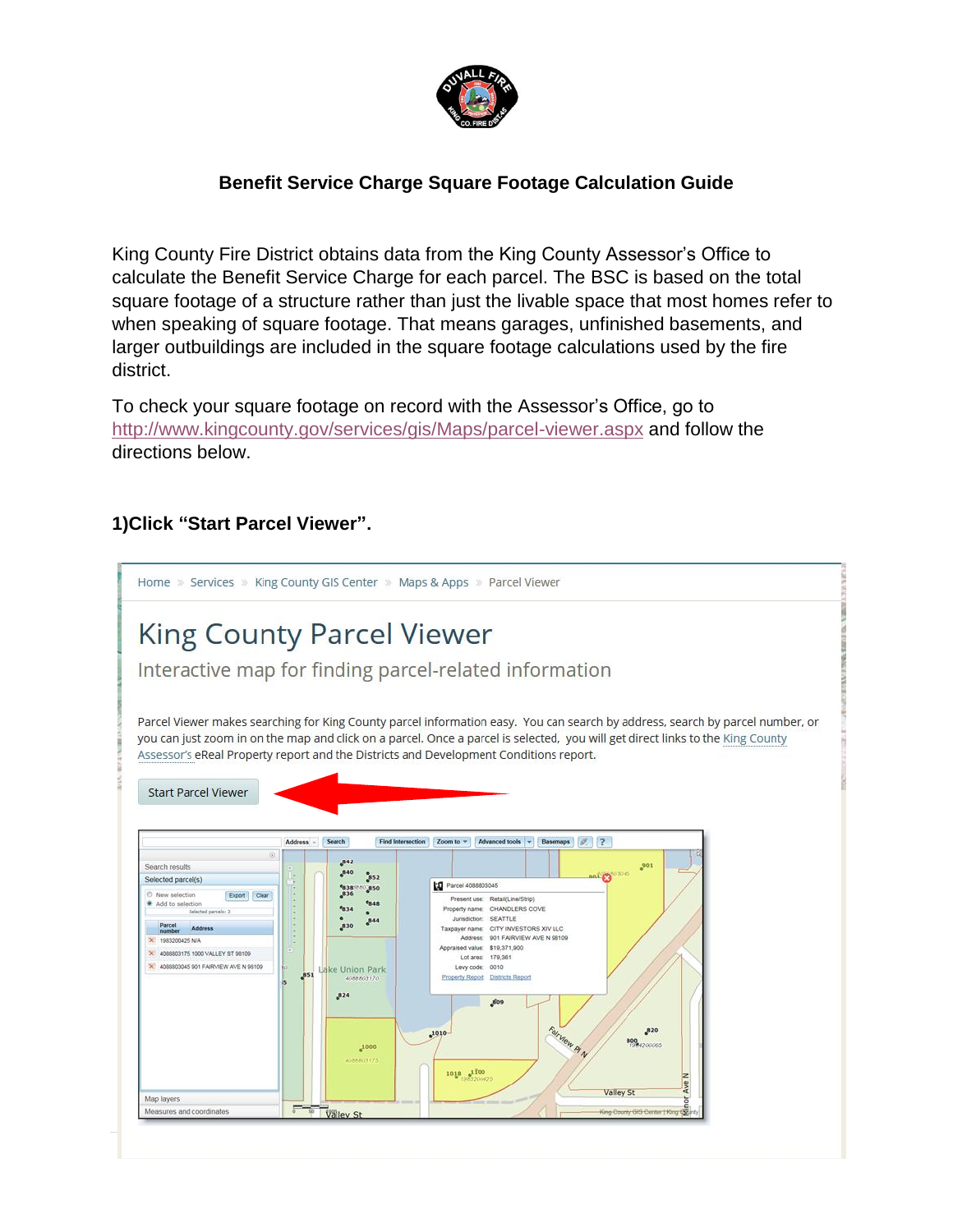

## **2) Enter your address then click "Search".**

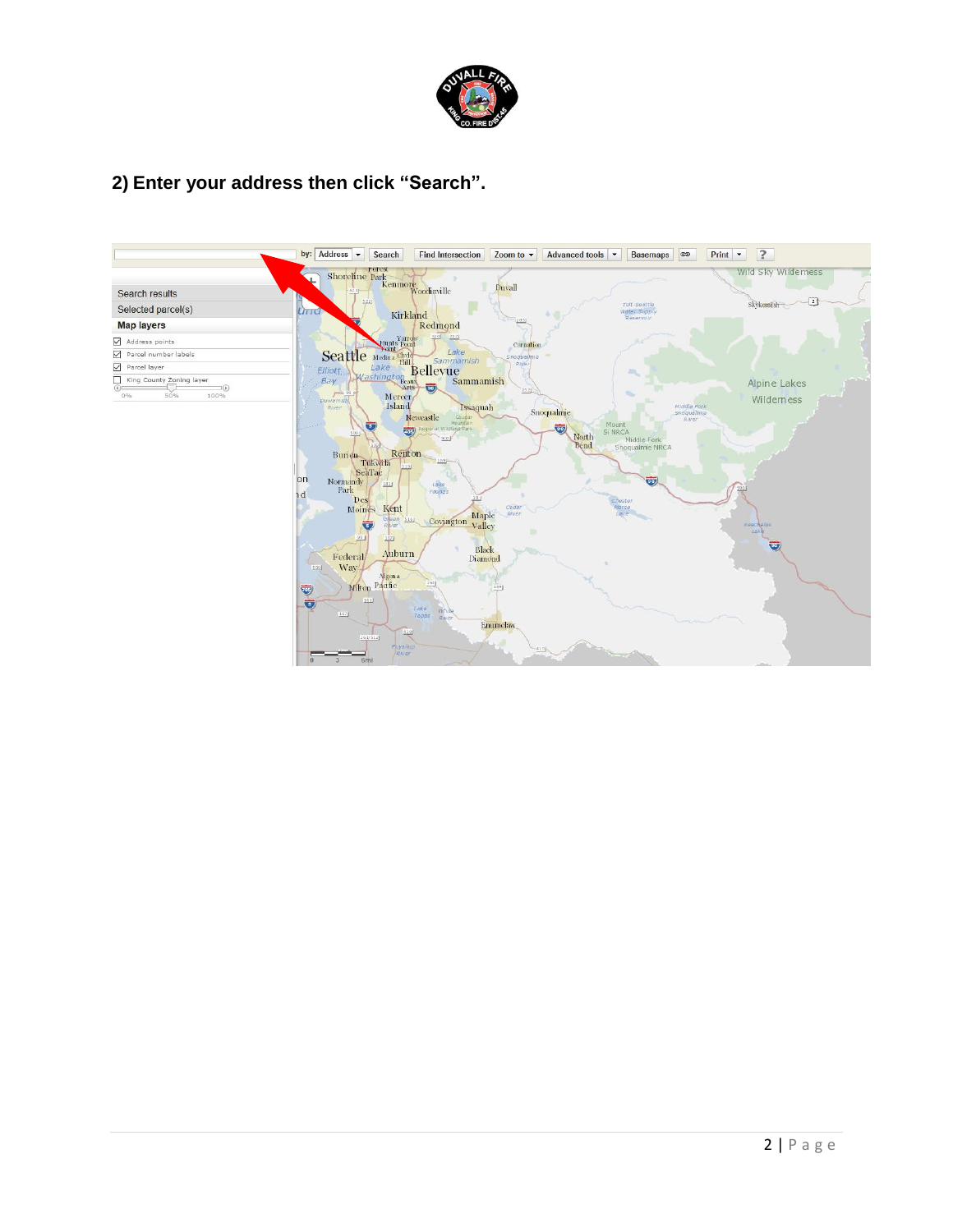

### **3) An information box with the basic property overview of your parcel will appear. Click on "Property Report" in this box.**

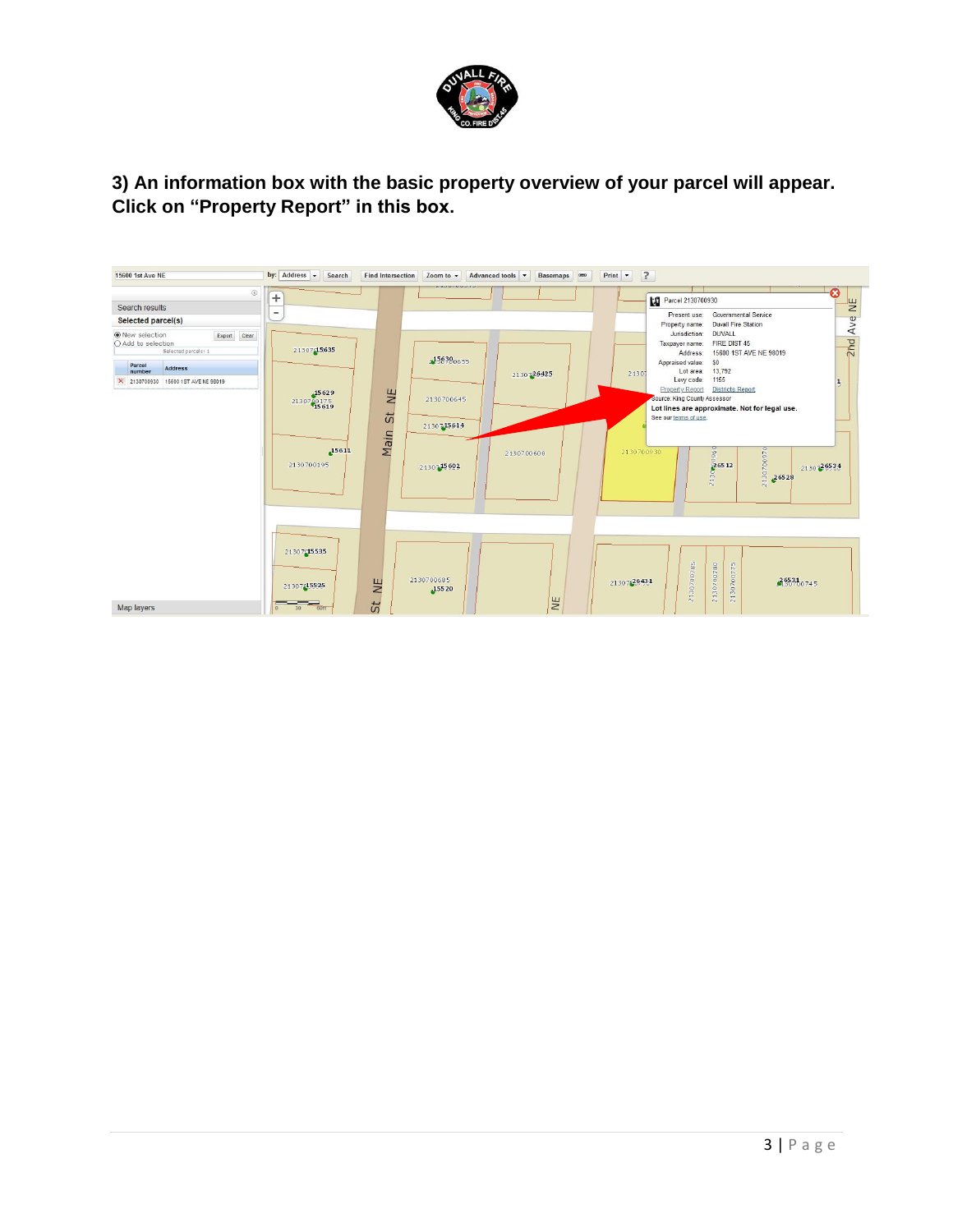

# **4) click on the "Property Detail" box**

|                                       |                         | <b>PARCEL</b>          |
|---------------------------------------|-------------------------|------------------------|
| <b>Parcel Number</b>                  |                         | 213070-0930            |
| <b>Name</b>                           |                         | FIRE DIST 45           |
| <b>Site Address</b>                   |                         | 15600 1ST AVE NE 98019 |
| Legal                                 |                         | DUVALL PLAT OF DIV #1  |
|                                       |                         | <b>BUILDING 1</b>      |
| <b>Year Built</b>                     | 2003                    |                        |
| <b>Building Net Square</b><br>Footage | 12944                   | - -                    |
| <b>Construction Class</b>             | <b>MASONRY</b>          |                        |
| <b>Building Quality</b>               | <b>AVERAGE</b>          |                        |
| Lot Size                              | 13792                   |                        |
| <b>Present Use</b>                    | Governmental<br>Service |                        |
| <b>Views</b>                          | <b>No</b>               |                        |
| Waterfront                            |                         |                        |